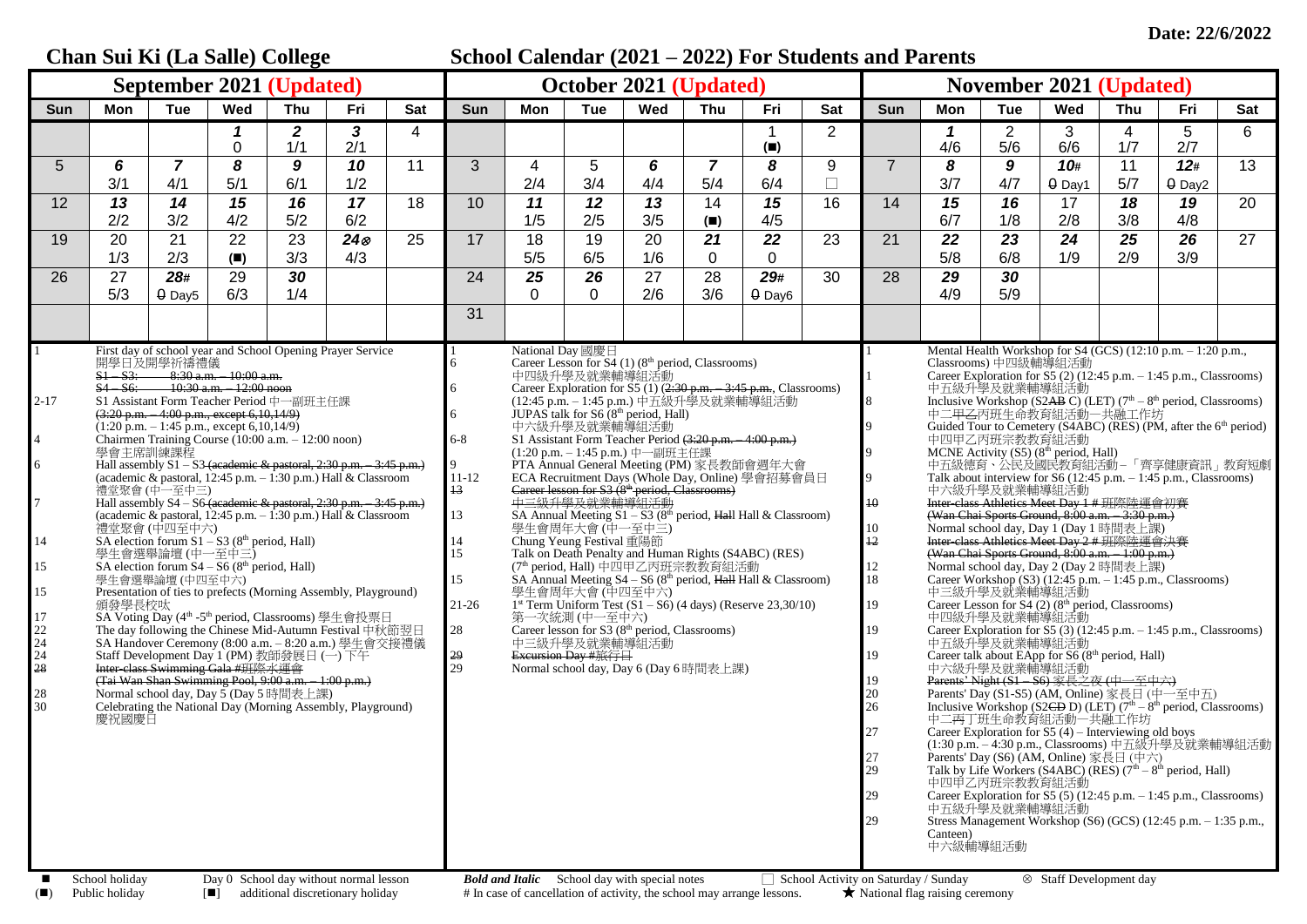|                                                                               | Chan Sui Ki (La Salle) College<br>School Calendar (2021 – 2022) For Students and Parents                                                               |                        |                                                                                                                                                                                                                                                                                                                                                                                                                                                                                                                                                                               |                        |                                                                                                                                                                                                                                                                                                                                                                                                                                                                                      |                              |                                                                                                                    |                                                    |                            |                                                                                                                                                                                                                                              |            |                                                                                                                                                                                                                                                                                                                                                                                                                                                                                                                                                                                                                                                                                                                                                                       |                                      |                                               |                                                                                                                                                                                                                                                                       |                  |                                    |                                                                                                          |                                                                                                                                                                                                                                                                                                                                                                                                                                                                                                                                                                                                                                                               |                                   |
|-------------------------------------------------------------------------------|--------------------------------------------------------------------------------------------------------------------------------------------------------|------------------------|-------------------------------------------------------------------------------------------------------------------------------------------------------------------------------------------------------------------------------------------------------------------------------------------------------------------------------------------------------------------------------------------------------------------------------------------------------------------------------------------------------------------------------------------------------------------------------|------------------------|--------------------------------------------------------------------------------------------------------------------------------------------------------------------------------------------------------------------------------------------------------------------------------------------------------------------------------------------------------------------------------------------------------------------------------------------------------------------------------------|------------------------------|--------------------------------------------------------------------------------------------------------------------|----------------------------------------------------|----------------------------|----------------------------------------------------------------------------------------------------------------------------------------------------------------------------------------------------------------------------------------------|------------|-----------------------------------------------------------------------------------------------------------------------------------------------------------------------------------------------------------------------------------------------------------------------------------------------------------------------------------------------------------------------------------------------------------------------------------------------------------------------------------------------------------------------------------------------------------------------------------------------------------------------------------------------------------------------------------------------------------------------------------------------------------------------|--------------------------------------|-----------------------------------------------|-----------------------------------------------------------------------------------------------------------------------------------------------------------------------------------------------------------------------------------------------------------------------|------------------|------------------------------------|----------------------------------------------------------------------------------------------------------|---------------------------------------------------------------------------------------------------------------------------------------------------------------------------------------------------------------------------------------------------------------------------------------------------------------------------------------------------------------------------------------------------------------------------------------------------------------------------------------------------------------------------------------------------------------------------------------------------------------------------------------------------------------|-----------------------------------|
| <b>December 2021(Updated)</b>                                                 |                                                                                                                                                        |                        |                                                                                                                                                                                                                                                                                                                                                                                                                                                                                                                                                                               |                        |                                                                                                                                                                                                                                                                                                                                                                                                                                                                                      | <b>January 2022(Updated)</b> |                                                                                                                    |                                                    |                            |                                                                                                                                                                                                                                              |            | <b>February 2022(Updated)</b>                                                                                                                                                                                                                                                                                                                                                                                                                                                                                                                                                                                                                                                                                                                                         |                                      |                                               |                                                                                                                                                                                                                                                                       |                  |                                    |                                                                                                          |                                                                                                                                                                                                                                                                                                                                                                                                                                                                                                                                                                                                                                                               |                                   |
| Sun                                                                           | Mon                                                                                                                                                    | <b>Tue</b>             | Wed                                                                                                                                                                                                                                                                                                                                                                                                                                                                                                                                                                           | Thu                    | Fri                                                                                                                                                                                                                                                                                                                                                                                                                                                                                  | Sat                          | <b>Sun</b>                                                                                                         | Mon                                                | <b>Tue</b>                 | Wed                                                                                                                                                                                                                                          | Thu        | Fri                                                                                                                                                                                                                                                                                                                                                                                                                                                                                                                                                                                                                                                                                                                                                                   | <b>Sat</b>                           | Sun                                           | Mon                                                                                                                                                                                                                                                                   | Tue              | Wed                                | Thu                                                                                                      | Fri                                                                                                                                                                                                                                                                                                                                                                                                                                                                                                                                                                                                                                                           | Sat                               |
|                                                                               |                                                                                                                                                        |                        | 6/9                                                                                                                                                                                                                                                                                                                                                                                                                                                                                                                                                                           | $\overline{2}$<br>1/10 | 3<br>2/10                                                                                                                                                                                                                                                                                                                                                                                                                                                                            | 4<br>$\Box$                  |                                                                                                                    |                                                    |                            |                                                                                                                                                                                                                                              |            |                                                                                                                                                                                                                                                                                                                                                                                                                                                                                                                                                                                                                                                                                                                                                                       | $(\blacksquare)$                     |                                               |                                                                                                                                                                                                                                                                       | $(\blacksquare)$ | $\overline{2}$<br>$(\blacksquare)$ | 3<br>$(\blacksquare)$                                                                                    | 4<br>$\blacksquare$                                                                                                                                                                                                                                                                                                                                                                                                                                                                                                                                                                                                                                           | $5\overline{)}$<br>$\blacksquare$ |
| $\overline{5}$                                                                | 6<br>3/10                                                                                                                                              | $\overline{7}$<br>4/10 | 8<br>5/10                                                                                                                                                                                                                                                                                                                                                                                                                                                                                                                                                                     | 9<br>6/10              | 10<br>1/11                                                                                                                                                                                                                                                                                                                                                                                                                                                                           | 11                           | $\overline{2}$                                                                                                     | $3\star$<br>5/11                                   | 4<br>6/11                  | $\mathbf{5}$<br>1/12                                                                                                                                                                                                                         | 6<br>2/12  | $\overline{7}$<br>3/12                                                                                                                                                                                                                                                                                                                                                                                                                                                                                                                                                                                                                                                                                                                                                | 8                                    | 6                                             | $\overline{7}$<br>$\blacksquare$                                                                                                                                                                                                                                      | 8<br>4/14        | 9<br>5/14                          | 10<br>6/14                                                                                               | $11\star$<br>1/15                                                                                                                                                                                                                                                                                                                                                                                                                                                                                                                                                                                                                                             | 12                                |
| 12                                                                            | 13                                                                                                                                                     | 14                     | 15                                                                                                                                                                                                                                                                                                                                                                                                                                                                                                                                                                            | 16                     | 17                                                                                                                                                                                                                                                                                                                                                                                                                                                                                   | 18                           | 9                                                                                                                  | 10                                                 | 11                         | 12                                                                                                                                                                                                                                           | 13         | 14 $\star$                                                                                                                                                                                                                                                                                                                                                                                                                                                                                                                                                                                                                                                                                                                                                            | 15                                   | 13                                            | 14                                                                                                                                                                                                                                                                    | 15               | 16                                 | 17                                                                                                       | $18*$                                                                                                                                                                                                                                                                                                                                                                                                                                                                                                                                                                                                                                                         | 19                                |
| 19                                                                            | 2/11<br>20                                                                                                                                             | 3/11<br>21             | 4/11<br>22                                                                                                                                                                                                                                                                                                                                                                                                                                                                                                                                                                    | 0<br>23                | $\blacksquare$<br>24                                                                                                                                                                                                                                                                                                                                                                                                                                                                 | $\blacksquare$<br>25         | 16                                                                                                                 | 4/12<br>17                                         | 5/12<br>18                 | 6/12<br>19                                                                                                                                                                                                                                   | 1/13<br>20 | 2/13<br>$21\star$                                                                                                                                                                                                                                                                                                                                                                                                                                                                                                                                                                                                                                                                                                                                                     | 22                                   | 20                                            | 2/15<br>21                                                                                                                                                                                                                                                            | 3/15<br>22       | 4/15<br>23                         | 5/15<br>24                                                                                               | 6/15<br>$25\star$                                                                                                                                                                                                                                                                                                                                                                                                                                                                                                                                                                                                                                             | 26                                |
| п                                                                             | $\blacksquare$                                                                                                                                         | $\blacksquare$         | $\blacksquare$                                                                                                                                                                                                                                                                                                                                                                                                                                                                                                                                                                |                        | $\blacksquare$                                                                                                                                                                                                                                                                                                                                                                                                                                                                       | $(\blacksquare)$             |                                                                                                                    | 3/13                                               | 4/13                       | 5/13                                                                                                                                                                                                                                         | 6/13       | 1/14                                                                                                                                                                                                                                                                                                                                                                                                                                                                                                                                                                                                                                                                                                                                                                  | П                                    | $\Box$                                        | $\begin{bmatrix} \blacksquare \\ \blacksquare \end{bmatrix}$                                                                                                                                                                                                          | 1/16             | 2/16                               | 3/16                                                                                                     | 4/16                                                                                                                                                                                                                                                                                                                                                                                                                                                                                                                                                                                                                                                          |                                   |
| 26<br>(                                                                       | 27<br>(                                                                                                                                                | 28<br>$\blacksquare$   | 29<br>$\blacksquare$                                                                                                                                                                                                                                                                                                                                                                                                                                                                                                                                                          | 30                     | 31<br>$\blacksquare$                                                                                                                                                                                                                                                                                                                                                                                                                                                                 |                              | 23                                                                                                                 | $24\star$<br>2/14                                  | 25<br>3/14                 | 26<br>$\mathbf 0$                                                                                                                                                                                                                            | 27         | 28<br>$\blacksquare$                                                                                                                                                                                                                                                                                                                                                                                                                                                                                                                                                                                                                                                                                                                                                  | 29                                   | 27                                            | 28<br>5/16                                                                                                                                                                                                                                                            |                  |                                    |                                                                                                          |                                                                                                                                                                                                                                                                                                                                                                                                                                                                                                                                                                                                                                                               |                                   |
|                                                                               |                                                                                                                                                        |                        |                                                                                                                                                                                                                                                                                                                                                                                                                                                                                                                                                                               |                        |                                                                                                                                                                                                                                                                                                                                                                                                                                                                                      |                              | 30                                                                                                                 | 31                                                 |                            |                                                                                                                                                                                                                                              |            |                                                                                                                                                                                                                                                                                                                                                                                                                                                                                                                                                                                                                                                                                                                                                                       |                                      |                                               |                                                                                                                                                                                                                                                                       |                  |                                    |                                                                                                          |                                                                                                                                                                                                                                                                                                                                                                                                                                                                                                                                                                                                                                                               |                                   |
| 7<br>$\overline{7}$<br>$8 - 10$<br>14<br>15<br>15<br>16<br>17/12-1/1<br>20/12 | 中一人學簡介會<br>中四級輔導組活動<br>中六級禮堂活動<br>$1:45$ p.m.)<br>中一副班主任課<br>$S1 - S3$ :<br>$S4 - S6$ :<br>$S1 - S2$ :<br>$S3 - S4$ :<br>$S5 - S6$ :<br>School holiday |                        | Reminders for DSE students (S6) (8 <sup>th</sup> period, Hall)<br>Money Management Workshop (S2) (LET)<br>$(1.50 \text{ p.m.} - 3.40 \text{ p.m. } 12.10 \text{ p.m.} - 1.55 \text{ p.m. } \text{Hall})$<br>中二級生命教育組活動一理財工作坊<br>Career Lesson for S4 - Introduction to Applied Learning<br>(8 <sup>th</sup> period, Classrooms) 中四級升學及就業輔導組活動<br>( <del>1:10 p.m. – 3:45 p.m.</del> 11:35 a.m. – 1:45 p.m., Hall)<br>中六級升學及就業輔導組活動<br>$-7:55$ a.m. $-10:15$ a.m.<br>10:30 a.m. - 1:00 p.m.<br>$8:00$ a.m. $-9:30$ a.m.<br>9:45 a.m. - 11:00 a.m.<br>$11:15$ a.m. $-1:00$ p.m. |                        | Briefing session for P6 students and parents (PM) (Reserve 5/12)<br>Sex Education Workshop (S4) (GCS) $(7th – 8th$ period, Classrooms)<br>S1 Assistant Form Teacher Period (3:20 p.m. - 4:00 p.m. 1:20 p.m. -<br>Career Workshop for S6 - Simulation of the release of HKDSE<br>Christmas Prayer Service & Celebration 聖誕祈禱禮儀及慶祝會<br>Christmas & New Year Holidays (16 days) 聖誕及新年假期<br>School holiday after major public election 立法會選舉翌日<br>Day 0 School day without normal lesson |                              | $3-12$<br>$3-14$<br>17<br>$17/1 - 28/2$<br>18<br>19/1-17/2<br>22<br>25<br>26<br>27/1-7/2<br><b>Bold and Italic</b> | 輔導組活動<br>$S1 - S3$ :<br>$S4 - S5$ :<br>$S1 - S5$ : | 中期試 (中一至中三)<br>中期試 (中四至中五) | Sex Education Workshop for S3 (GCS)<br>Singing Contest 歌唱比賽 (Online)<br>$-7:55$ a.m. $-10:15$ a.m.<br>$-10:30$ a.m. $-1:00$ p.m.<br>$8:30$ a.m. $-10:00$ a.m.<br>Lunar New Year's Holidays (12 days) 農曆新年假期<br>School day with special notes |            | Mid-year Examination $(S1 - S3)$ (8 days) (Reserve 8,15/1)<br>Mid-year Examination $(S4 - S5)$ (10 days) (Reserve 8,15/1)<br>Mock Jail Workshop (S2AB) (LET) (7 <sup>th</sup> – 8 <sup>th</sup> period, Hall)<br>中二甲乙班生命教育組活動一模擬監倉工作坊<br>Read for Charity Reading Program (S1-S5) 開卷助人閱讀計劃<br>Exports Tasting – Golf Bowling Sports Climbing Fencing Archery (S4)<br>(SPS) (PM, after the 6 <sup>th</sup> period) 中四級體育組活動<br>MCNE Activity (S5) (8 <sup>th</sup> period, Classrooms)<br>中五級德育、公民及國民教育組活動-迷戀與曖昧關係<br>S6 Mock Examination (13 days) (Reserve 22/1, 12,18/2) 中六模擬試<br>Education and Career Expo for S4 (1:30 p.m. - 3:30 p.m., Wan<br>Chai) 教育及職業博覽<br>$(2:30 \text{ p.m.} - 3:40 \text{ p.m.}, 12:45 \text{ p.m.} - 1:55 \text{ p.m.}$ Classrooms) 中三級 | School Activity on Saturday / Sunday | 15<br>16<br>16<br>20<br>22-23, 25<br>24<br>25 | 中五級輔導組活動<br>中五級升學及就業輔導組活動<br>中五)[學生必須出席]<br>S1 Assistant Form Teacher Period $(3:20 \text{ p.m.} - 4:00 \text{ p.m.} - 1:20 \text{ p.m.} -$<br>$1:45$ p.m.)<br>中一副班主任課<br>中三級升學及就業輔導組活動<br>Career Lesson for S4 (4) (8 <sup>th</sup> period, Online)<br>中四級升學及就業輔導組活動 |                  |                                    | 中四級德育、公民及國民教育組活動-廉政互動劇場<br>School Holiday after Parents' Day 家長日翌日<br><sup>⊗</sup> Staff Development day | 4A-4C MCNE Lesson (7th period, Online) 德育、公民及國民教育課<br>Career Lesson for S4 (8 <sup>th</sup> period, Online) 升學及就業輔導組活動<br>Sex Education Workshop (S5) (GCS) (8 <sup>th</sup> period, Classrooms)<br>ECA & GCS Activity (S3) (8 <sup>th</sup> period, Online)<br>中三級課外活動組及輔導組活動—「識你・腦朋友」—健康情緒講座<br>ICAC Interactive Drama (S4) (MCNE) (7 <sup>th</sup> – 8 <sup>th</sup> period, Online)<br>Career Talk for S5 - Multiple pathways (8 <sup>th</sup> period, Online)<br>Parents' Day (S1-S5) 家長日 (網上面談, Online meeting) (中一至<br>Career Talk about NSS curriculum for S3 $(1)$ ( $8th$ period, Classrooms)<br>4A-4C MCNC Lesson (7th period, Online) 德育、公民及國民教育課 |                                   |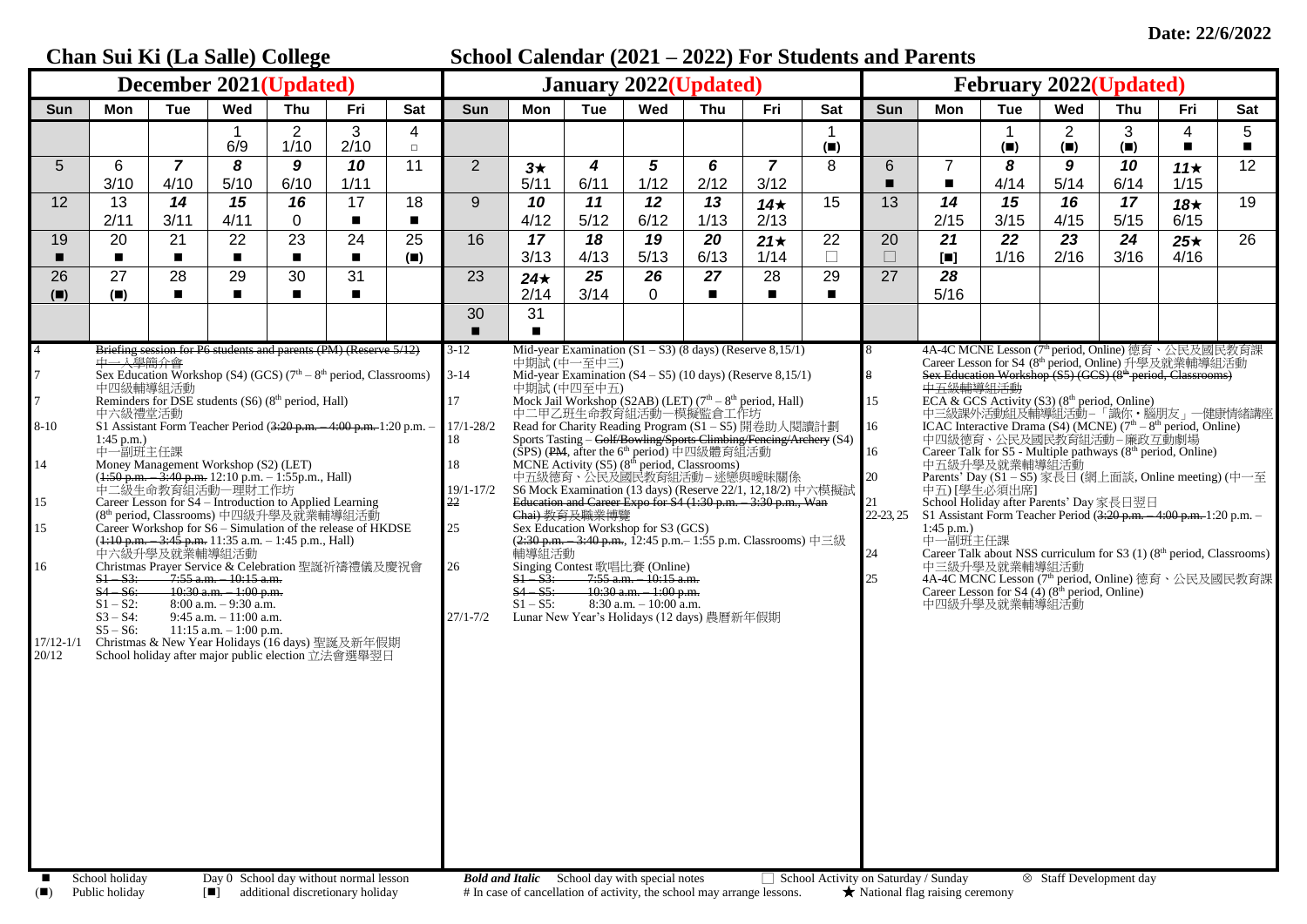| Chan Sui Ki (La Salle) College                                                                          |                        |                                                                                                                                         |                        |                                                                                                                                                                                                                                                                                                                                                                                                                                                    |                        | School Calendar (2021 – 2022) For Students and Parents |                |                      |                                                                     |                                                                                                                                                                                                                                                                                                                                                                                  |                                                           |                     |                                  |                                                                  |                                        |                                                                                                                                                                                                                                                                                                                                                                                                                                                                                                                                                                                                                                                                                                                                                                                                                                                                                                                                                                                                                                                                                               |                                                           |                                                                                        |                          |                |
|---------------------------------------------------------------------------------------------------------|------------------------|-----------------------------------------------------------------------------------------------------------------------------------------|------------------------|----------------------------------------------------------------------------------------------------------------------------------------------------------------------------------------------------------------------------------------------------------------------------------------------------------------------------------------------------------------------------------------------------------------------------------------------------|------------------------|--------------------------------------------------------|----------------|----------------------|---------------------------------------------------------------------|----------------------------------------------------------------------------------------------------------------------------------------------------------------------------------------------------------------------------------------------------------------------------------------------------------------------------------------------------------------------------------|-----------------------------------------------------------|---------------------|----------------------------------|------------------------------------------------------------------|----------------------------------------|-----------------------------------------------------------------------------------------------------------------------------------------------------------------------------------------------------------------------------------------------------------------------------------------------------------------------------------------------------------------------------------------------------------------------------------------------------------------------------------------------------------------------------------------------------------------------------------------------------------------------------------------------------------------------------------------------------------------------------------------------------------------------------------------------------------------------------------------------------------------------------------------------------------------------------------------------------------------------------------------------------------------------------------------------------------------------------------------------|-----------------------------------------------------------|----------------------------------------------------------------------------------------|--------------------------|----------------|
| <b>March 2022(Updated)</b>                                                                              |                        |                                                                                                                                         |                        |                                                                                                                                                                                                                                                                                                                                                                                                                                                    |                        | <b>April 2022(Updated)</b>                             |                |                      |                                                                     |                                                                                                                                                                                                                                                                                                                                                                                  |                                                           | May 2022(Updated)   |                                  |                                                                  |                                        |                                                                                                                                                                                                                                                                                                                                                                                                                                                                                                                                                                                                                                                                                                                                                                                                                                                                                                                                                                                                                                                                                               |                                                           |                                                                                        |                          |                |
| Sun                                                                                                     | Mon                    | <b>Tue</b>                                                                                                                              | Wed                    | Thu                                                                                                                                                                                                                                                                                                                                                                                                                                                | Fri                    | Sat                                                    | <b>Sun</b>     | Mon                  | <b>Tue</b>                                                          | Wed                                                                                                                                                                                                                                                                                                                                                                              | Thu                                                       | Fri                 | Sat                              | <b>Sun</b>                                                       | Mon                                    | <b>Tue</b>                                                                                                                                                                                                                                                                                                                                                                                                                                                                                                                                                                                                                                                                                                                                                                                                                                                                                                                                                                                                                                                                                    | Wed                                                       | Thu                                                                                    | Fri                      | Sat            |
|                                                                                                         |                        | 6/16                                                                                                                                    | $\overline{2}$<br>1/17 | 3<br>2/17                                                                                                                                                                                                                                                                                                                                                                                                                                          | $\overline{4}$<br>3/17 | 5                                                      |                |                      |                                                                     |                                                                                                                                                                                                                                                                                                                                                                                  |                                                           | $\blacksquare$      | $\overline{2}$<br>$\blacksquare$ | (                                                                | $\overline{2}$<br>(                    | 3<br>2/19                                                                                                                                                                                                                                                                                                                                                                                                                                                                                                                                                                                                                                                                                                                                                                                                                                                                                                                                                                                                                                                                                     | 4<br>3/19                                                 | 5<br>4/19                                                                              | $6\star$<br>5/19         | $\overline{7}$ |
| 6                                                                                                       | $\overline{7}$<br>4/17 | 8<br>5/17                                                                                                                               | 9<br>6/17              | 10<br>$\blacksquare$                                                                                                                                                                                                                                                                                                                                                                                                                               | 11<br>$\blacksquare$   | 12<br>$\blacksquare$                                   | $\mathfrak{B}$ | 4<br>$\blacksquare$  | 5<br>$(\blacksquare)$                                               | 6<br>$\blacksquare$                                                                                                                                                                                                                                                                                                                                                              | $\overline{7}$<br>$\blacksquare$                          | 8<br>$\blacksquare$ | 9                                | 8<br>(                                                           | 9<br>(                                 | 10 $\star$<br>6/19                                                                                                                                                                                                                                                                                                                                                                                                                                                                                                                                                                                                                                                                                                                                                                                                                                                                                                                                                                                                                                                                            | 11<br>1/20                                                | $12\otimes$<br>2/20                                                                    | 13<br>$\blacksquare$     | 14             |
| 13                                                                                                      | 14<br>$\blacksquare$   | 15                                                                                                                                      | 16<br>$\blacksquare$   | 17                                                                                                                                                                                                                                                                                                                                                                                                                                                 | 18<br>$\blacksquare$   | 19<br>п                                                | 10             | 11<br>$\blacksquare$ | 12<br>$\blacksquare$                                                | 13<br>п                                                                                                                                                                                                                                                                                                                                                                          | 14                                                        | 15<br>(             | 16<br>(                          | 15                                                               | 16<br>0                                | 17<br>0                                                                                                                                                                                                                                                                                                                                                                                                                                                                                                                                                                                                                                                                                                                                                                                                                                                                                                                                                                                                                                                                                       | 18<br>$\otimes$                                           | 19<br>$\mathbf 0$                                                                      | $20\star$<br>$\mathbf 0$ | 21             |
| 20                                                                                                      | 21<br>$\blacksquare$   | 22                                                                                                                                      | 23<br>$\blacksquare$   | 24<br>$\blacksquare$                                                                                                                                                                                                                                                                                                                                                                                                                               | 25<br>$\blacksquare$   | 26                                                     | 17<br>(        | 18<br>(              | 19<br>$\blacksquare$                                                | 20<br>$\blacksquare$                                                                                                                                                                                                                                                                                                                                                             | 21<br>1/18                                                | 22<br>2/18          | 23                               | 22                                                               | 23<br>3/20                             | 24<br>4/20                                                                                                                                                                                                                                                                                                                                                                                                                                                                                                                                                                                                                                                                                                                                                                                                                                                                                                                                                                                                                                                                                    | $\overline{25}$<br>5/20                                   | $\overline{26}$<br>6/20                                                                | $27\star$<br>1/21        | 28             |
| 27                                                                                                      | 28<br>$\blacksquare$   | 29                                                                                                                                      | 30<br>$\blacksquare$   | 31<br>$\blacksquare$                                                                                                                                                                                                                                                                                                                                                                                                                               |                        |                                                        | 24             | 25<br>3/18           | 26<br>4/18                                                          | 27<br>5/18                                                                                                                                                                                                                                                                                                                                                                       | 28<br>6/18                                                | 29<br>1/19          | 30                               | 29                                                               | $30\star$<br>2/21                      | 31<br>3/21                                                                                                                                                                                                                                                                                                                                                                                                                                                                                                                                                                                                                                                                                                                                                                                                                                                                                                                                                                                                                                                                                    |                                                           |                                                                                        |                          |                |
|                                                                                                         |                        |                                                                                                                                         |                        |                                                                                                                                                                                                                                                                                                                                                                                                                                                    |                        |                                                        |                |                      |                                                                     |                                                                                                                                                                                                                                                                                                                                                                                  |                                                           |                     |                                  |                                                                  |                                        |                                                                                                                                                                                                                                                                                                                                                                                                                                                                                                                                                                                                                                                                                                                                                                                                                                                                                                                                                                                                                                                                                               |                                                           |                                                                                        |                          |                |
| $\overline{4}$<br>$\overline{4}$<br>7<br>$\overline{7}$<br>14-16<br>30<br>$\blacksquare$ School holiday | 4D                     | period, online) 中二丙丁班生命教育組活動<br>中三級升學及就業輔導組活動<br>$8th$ period<br>ECA Activity (S4) (PM, after the 6 <sup>th</sup> period)<br>中四級課外活動組活動 |                        | Life education Talk (甦 · Talk - 不藥而「愉」) (S2CD) (7th-8th<br>Career Talk about NSS curriculum for $\overline{S3}$ (2) (8 <sup>th</sup> period, Classrooms) 26<br>Last school day for S6 中六最後上課日(Online)<br>MCNE Activity (S4) (8 <sup>th</sup> period, Classrooms)<br>中四級德育、公民及國民教育組活動 – 壓力 X 光機器<br>4ABC 7 <sup>th</sup> – 8 <sup>th</sup> period<br>Explain S6 mock exam. papers (3 days, Online) 講解中六試卷<br>Day 0 School day without normal lesson |                        |                                                        | $11-20$<br>26  | 中五級輔導組活動             | Ching Ming Festival 清明節<br>22/4 E_Lang 1, 2<br>23/4 E_Lang 3 (L&IS) | Easter Holidays (10 days) 復活節假期<br>Career Lesson for S4 (7 <sup>th</sup> – 8 <sup>th</sup> period, Online)<br>中四級升學及就業輔導組活動<br>Mental Health Workshop (S5) (GCS) (8 <sup>th</sup> period, Online)<br><b>HKDSE</b><br>26/4<br>27/4<br>25/4 Math (Compulsory) 1, 2 28/4<br>29/4<br><b>Rold and Italic</b> School day with special notes $\Box$ School Activity on Saturday (Sunday | $C_{\text{Lang 1, 2}}$<br>$C$ _Lang 3 (L&IS)<br>LS $1, 2$ | Math (Extended) M2  |                                  | 12<br>$12\,$<br>$12\,$<br>12<br>13<br>18<br>24<br>24<br>25<br>31 | 2/5<br>3/5<br>4/5<br>5/5<br>6/5<br>7/5 | The day following the Labour Day 勞動節翌日<br>HKBU Life Education talk (RES) $(7th - 8th$ period, Hall) (S4ABC)<br>中四級宗教教育組活動<br>The day following the Birthday of the Buddha 佛誕翌日<br>La Salle Day Prayer Service S1 喇沙日感恩祭(中一)<br>La Salle Day Prayer Service S2-S3 喇沙日感恩祭(中二至中三)<br>La Salle Day Prayer Service S4-S5 喇沙日感恩祭(中四至中五)<br>Staff Development Day 2 (PM) 教師發展日 (二) [下午]<br>La Salle Day [■] 喇沙日<br>16,17,19,20 $2nd$ Term Uniform Test (S1 – S5) (4 days) (Reserve 21/5)<br>第二次統測(中一至中五)<br>Staff Development Day 3 (Whole day)<br>(Students do not need to attend school)<br>教師發展日 (三) 全日, 學生不用上課<br>MCNE Activity (4AB) (7 <sup>th</sup> – 8 <sup>th</sup> period, Classrooms)<br>中四甲乙班德育、公民及國民教育組活動<br>Say No to Gambling Workshop (4CD) (MCNE) (7 <sup>th</sup> – 8 <sup>th</sup> period, Classrooms) 中四丙丁班德育、公民及國民教育組活動<br>Joyful Fruit Day 水果日<br>Sex Education Workshop (S1) (LET) (7 <sup>th</sup> -8 <sup>th</sup> period, Classrooms)<br>Chem $1, 2$<br>Econ $1, 2$<br>Phy $1, 2$<br><b>BAFS 1, 2</b><br>Bio $1, 2$<br>Geog $1, 2$<br>Late May - Early June PE - Practical | <b>HKDSE</b><br>8/5<br><sup>2</sup> Staff Development day | E&RS 1, 2<br>10/5 C_Hist 1, 2<br>$11/5$ ICT 1, 2<br>$12/5$ PE 1,2<br>$16,17/5$ Reserve |                          |                |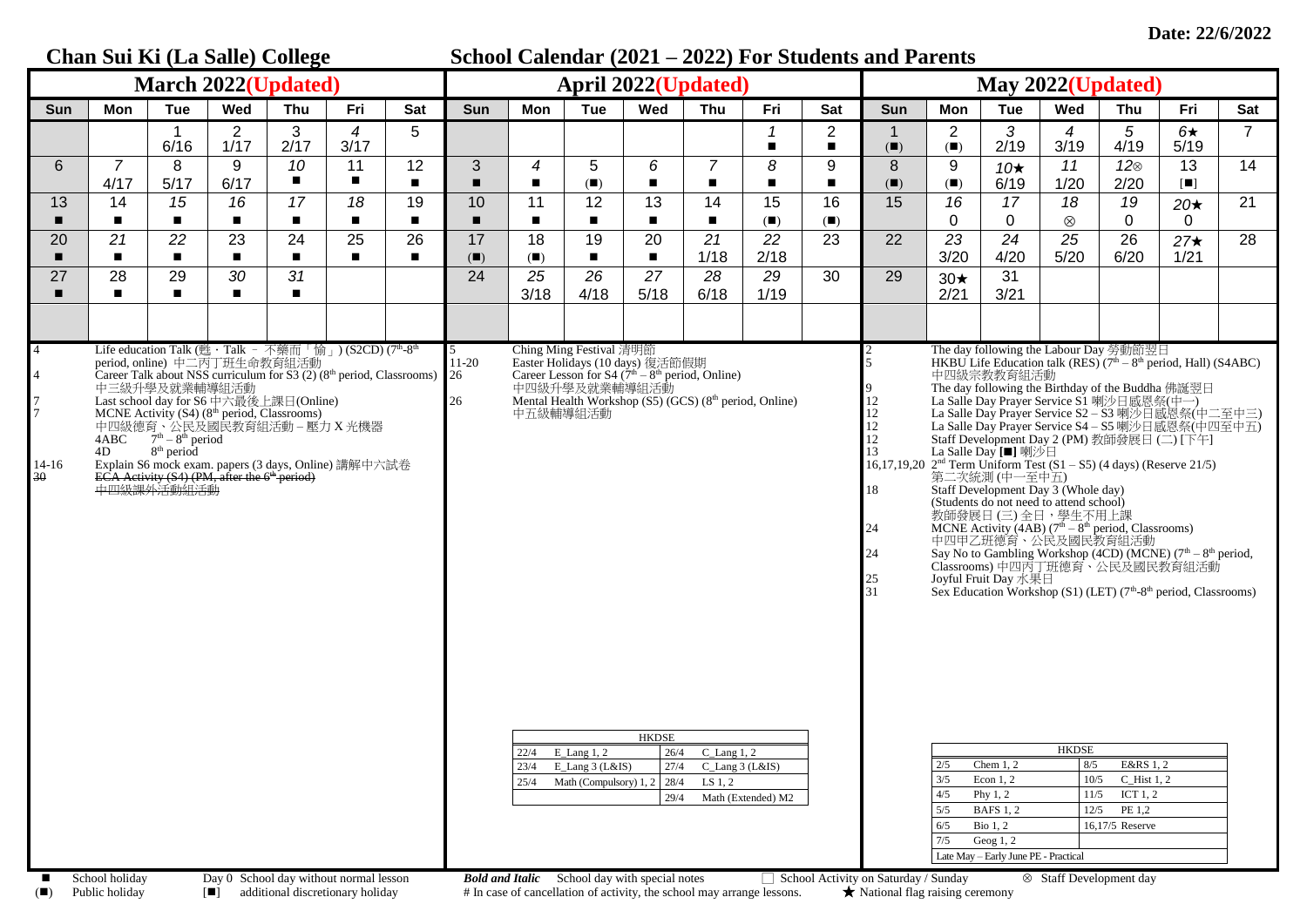## **Chan Sui Ki (La Salle) College School Calendar (2021 – 2022) For Students and Parents June 2022(Updated) July 2022(Updated) August 2022(Subject to change)** Sun | Mon | Tue | Wed | Thu | Fri | Sat | Sun | Mon | Tue | Wed | Thu | Fri | Sat | Sun | Mon | Tue | Wed | Thu | Fri | Sat 1 | 2 | 3 | 4 **|** | | | | | | | | | 1 | 2 | | 1 | 2 | 3 | 4 | 5★ | 6 4/21 5/21 (◼) (◼) 0 0 0 0 0 5 6 *7* 8 *9 10*★ 11 3 *4 5 6* 7 *8*★ 9 7 *8*★ *9* 10 11 12 13 6/21 | 1/22 | 2/22 | 3/22 | 4/22 | | | 1/25 | 2/25 | **3/25** | 4/25 | 5/25 | | | | 0 | 0 | 0 | ■ | ■ | ■ 12 *13 14 15 16 17*★ 18 10 *11 12 13 14 15*★ *16* 14 15 16 17 18 19 20 5/22 6/22 1/23 2/23 3/23 0 0 0 0 0 ◼ ◼ ◼ ◼ ◼ ◼ ◼ 19 *20 21 22 23* 24★ 25 17 18 19 20 21 22★ *23* 21 22 23 24 25 26 27 4/23 5/23 6/23 1/24 2/24 0 0 0 0 0 ◼ ◼ ◼ ◼ ◼ ◼ ◼ 26 *27 28 29 30*★ 24 25 26 27 28 29★ 30 28 29 30 31 3/24 4/24 5/24 6/24 0 0 0 0 0 ◼ ◼ ◼ ◼ 31 1 1 3 6-9 6 9  $\alpha$ 10 10 10 10 20 20 22-24 24 28 29 Say No to Gambling Workshop (4AB) (MCNE) ( $7<sup>th</sup> - 8<sup>th</sup>$  period, Classrooms) 中四甲乙班德育、公民及國民教育組活動<br>MCNE Activity (4CD) (7<sup>th</sup> – 8<sup>th</sup> period, Classrooms) 中四丙丁班德育、公民及國民教育組活動 Tuen Ng Festival 端午節 School Book Fair [6/6 after school Preparation] 7/6 - 8/6,  $1<sup>st</sup> - 8<sup>th</sup>$  period, Hall 9/6,  $1<sup>st</sup> - 5<sup>th</sup>$  period, Hall 學校書展 Inter-School Athletics Competition Day 1 校際陸運會初賽 (Wan Chai Sports Ground) Inter-School Athletics Competition Day 2 校際陸運會決賽 (Wan Chai Sports Ground) Career talk on streaming for  $S3$  ( $8<sup>th</sup>$  lesson, Hall) 中三級升學及就業輔導組活動 Parents' Night (S1, S2, S4, S5) (6:30 p.m. – 8:00 p.m.) (Classrooms) 家長之夜 (中一、中二、中四及中五) S3 Parents' Night (Career Guidance) (6:00 p.m. – 8:00 p.m.) (Hall & Classrooms) 中三家長之夜 Talk on sharing  $(S4)$  (ECA)  $(8<sup>th</sup>$  period, Hall) 中四級課外活動組活動 MCNE Activity  $(S5)$  ( $8<sup>th</sup>$  period, Classrooms) 中五級德育、公民及國民教育組活動 – Youtuber 對青少年的影響 Sports Tasting  $(S4)$  (SPS) (PM, after the  $6<sup>th</sup>$  period) 中四級體育組活動 Sex Education Workshop  $(5AB)$  (GCS)  $(8<sup>th</sup>$  period, Classrooms) 中五甲乙班輔導組活動 S1 Assistant Form Teacher Period (1:20 p.m. – 1:45 p.m.) 中一副班主任課 Blood Donation Day (Hall) 捐血日 ECA Activity (S4) (PM, after the  $6<sup>th</sup>$  period) 中四級課外活動組活動 Inter-School Swimming Competition 校際水運會 (Kowloon Park Swimming Pool) 1 6 7 7 11-22 16 20 25 25 26-27  $28-29$ 29 HKSAR Establishment Day 香港特別行政區成立紀念日 Speech Day (S1 to S5 leave school after the  $5<sup>th</sup>$  period) 畢業典禮 (中一至中五於第五節後放學) ECA Activity  $(S_4)$  (PM, after the  $6<sup>th</sup>$  period) 中四級課外活動組活動 Sex Education Workshop (5CD) (GCS)  $(8<sup>th</sup>$  period, Classrooms) 中五丙丁班輔導組活動 Final Examination  $(S1 - S5)$  (10 days) (16/7 and 23/7 make-up days) 期終考試 (中一至中五) (預留 16/7 及 23/7 作考試備用) Talk about the release of HKDSE Result (10:00 a.m. – 11:30 a.m.) 中六級升學及就業輔導活動 Date of release of HKDSE result 香港中學文憑試放榜 Post-examination period starts 試後時段開始 Geography Field trip (S4 & S5 Geography students)  $(8:00 a.m. - 1:30 p.m., Tung Ping Chau)$ 中四及中五級地理科考察 (東坪洲) Normal lesson for mark checking 核對試卷 Pre-S1 Registration 中一註冊日 Career Live for S5 中五級職業體驗 5A & 5C  $8.45$  a.m.  $-12.00$  p.m., Wan Chai 5B & 5D 1:45 p.m. – 5:00 p.m., Wan Chai 2 3 8-9 10 10-31 11-31 15-18 25-30 27 Pre-S1 HK Attainment Test 2022 中一入學前香港學科測驗 Deadline for application of dropping of elective subjects for 2022/23 申請退修選修科目截止日期 Leadership Training Camp (Whole Day) 領袖訓練營 School Closing Ceremony 散學祈禱禮儀<br>S1-S3 7:55 a.m. - 10:00 a.m.  $S1 - S3$  7:55 a.m. – 10:00 a.m.<br>  $S4 - S5$  9:55 a.m. – 12:00 noon  $9:55$  a.m.  $-12:00$  noon Parent-child Reading Program (S1 – S3) 親子閱讀計劃 (中一至中三) Summer Holidays 暑假 Supplementary Exam. (Reserve 19/8) 中一至中五重考 (個別學生) Pre-S1 Bridging Course 中一銜接課程 Induction Day for new students and their parents (PM) (Reserve 28/8) 新生家長輔導日 (下午) Public holiday Day 0 School day without normal lesson *Bold and Italic* School day with special notes □ School Activity on Saturday / Sunday 8 Staff Development day<br>Public holiday [■] additional discretionary holiday # In